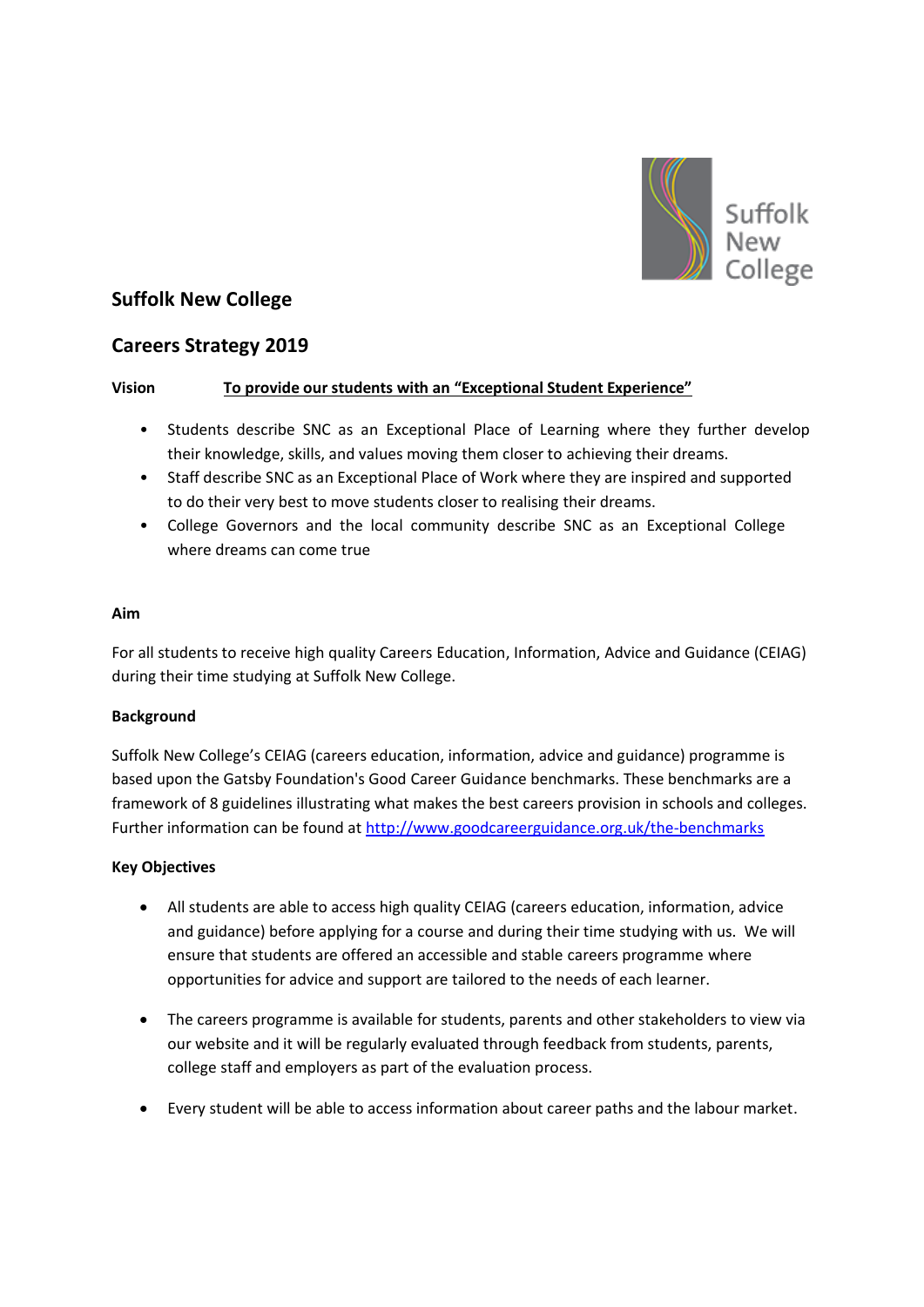- Every student will receive advice and support tailored to their needs. The careers programme will have equality and diversity considerations embedded within it, and the programme will be regularly reviewed to ensure these considerations are maintained.
- Students will have the opportunity to experience how their chosen subjects help people gain entry into a range of occupations.
- Students will experience meaningful encounters with employers during their time at the College.
- All students will be expected to undertake work experience or work related learning as part of their studies.
- Students will receive information about the range of learning opportunities available to them including Higher Education and Apprenticeships.
- The College will ensure that 1:2:1 guidance interviews are available to students when requested.

## **The College will ensure that:-**

- Careers Education, Information, Advice and Guidance is provided to students and prospective students via the Curriculum Team, Progress Tutors, Study Support team, Student Services and the School Liaison Officer.
- Applicants to the College will benefit from opportunities to engage in a range of activities and information as part of a programme of information, advice and guidance. These will include – website information, invitations to Taster Events, transition events, access to a wide range of subject specialists- with up to date industry knowledge - for advice regarding pathways to employment; and to general advice from central teams. This range of activity and information is offered to help provide students with clear pathways to employment.
- Students induction programmes will include coverage of progression opportunities and careers pathways, and 1:1 reviews with Progress Tutors to ensure that they have made the right choices; where this is not the case, information, advice and guidance is provided for alternative choices either within the college or externally.
- Students will be able to attend industry and course specific external trips and there will be visits from guest speakers to deliver talks to students. The College holds an Employability Week where employers are able to engage with students to discuss their career aspirations.
- Students will be expected to undertake work experience and/or work related learning as part of their studies and the College sets a benchmark of a minimum of 30 hours for this.
- The College provides support and a range of activities to enable students to find positive destinations, which include:
	- o Information on options for further study at the college